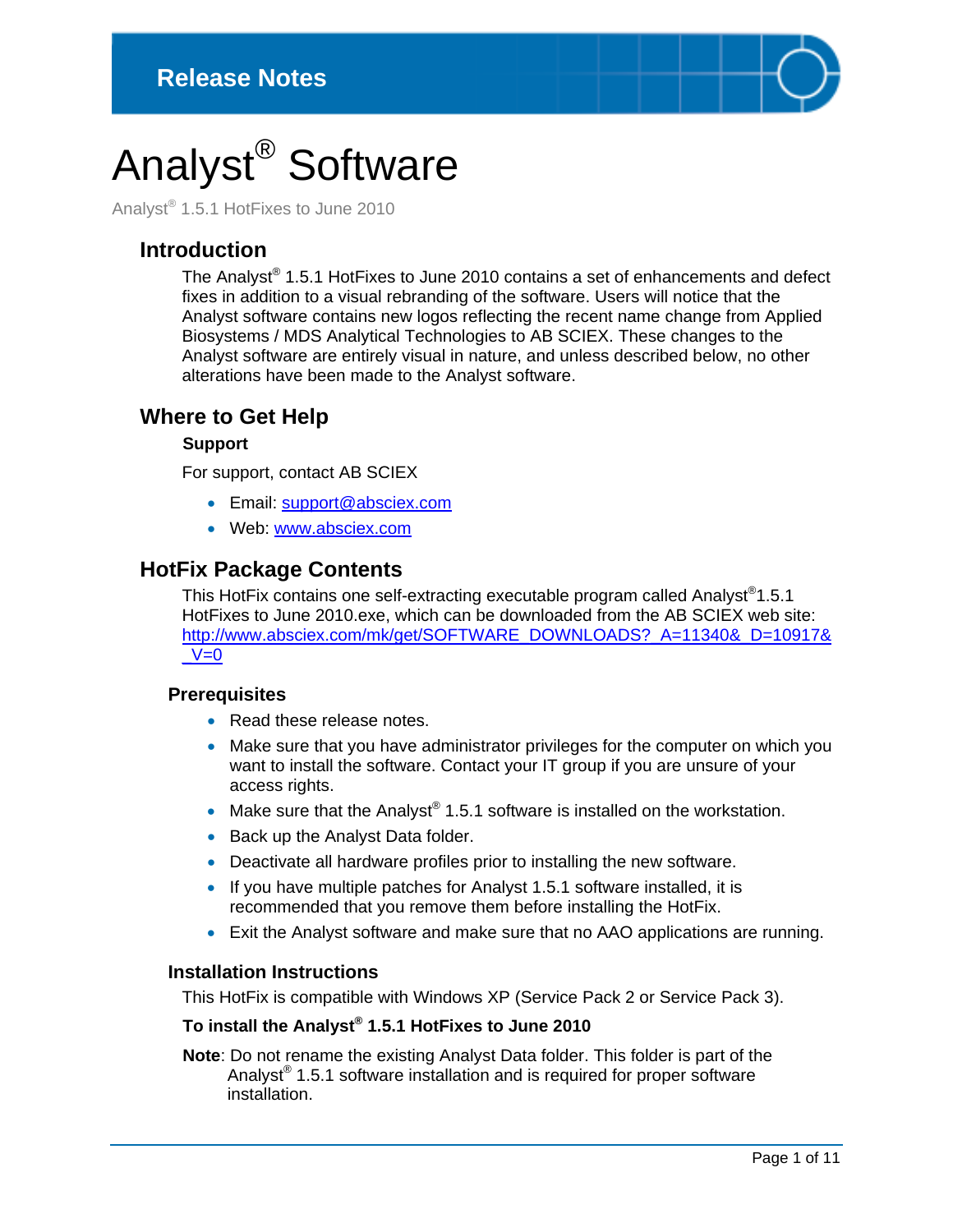# **Release Notes**

- 1. Download Analyst 1.5.1 HotFixes to June 2010 self-extracting executable from the AB SCIEX web site.
- 2. Log on to the computer as a user with local administrator privileges.
- 3. Start the Analyst software, deactivate any active hardware profile, and then exit the Analyst software.
- 4. Browse to the folder where you saved the downloaded HotFix file.
- 5. Double-click Analyst 1.5.1 HotFixes to June 2010.exe to extract the following:
- Analyst 1.5.1 HotFixes to June 2010.msi: an installer file
- UpdateInfo.exe: a HotFix/patch information utility
- HowToUseUpdateInfo.doc: a document explaining how to use the HotFix/patch information utility

These files automatically extract to the <drive>\Analyst 1.5.1 HotFixes to June 2010 folder

- 6. Browse to the folder to which you will extract the Analyst 1.5.1 HotFixes to June 2010 installer files.
- 7. Double-click the Analyst 1.5.1 HotFixes to June 2010.msi file. The HotFix Installer Wizard opens.
- 8. Follow the instructions provided in the wizard.

# **Enhancements and Changes**

#### **Acquisition**

#### **Default scan speed for ER scans on the 3200 QTRAP® system changed to 1000 amu/s**

The default scan speed for ER (Enhanced Resolution) scans on the 3200 QTRAP® system has been changed to 1,000 amu/s. The option for 250 Da/s still exists and can be selected by users who want to use the slower speed. (ST 21519)

#### **Device Support**

#### **Support for Agilent G1367D Autosampler**

Analyst® 1.5.1 HotFixes to June 2010 adds support for the Agilent 1367D model Autosampler. (ST 18976)

#### **Support for Agilent G1329B Autosampler**

Analyst<sup>®</sup> 1.5.1 HotFixes to June 2010 adds support for the Agilent 1329B model Autosampler. (ST 18976)

#### **Quantitation**

#### **Prevent exporting or saving Results Tables containing unsaved changes**

Users will now be forced to save a results table before they export or print from it. This new workflow feature is designed to help customers adhere to operating procedures that prohibit the practice of printing or exporting unsaved results tables. However, it remains the responsibility of the customer to ensure that SOPs are created and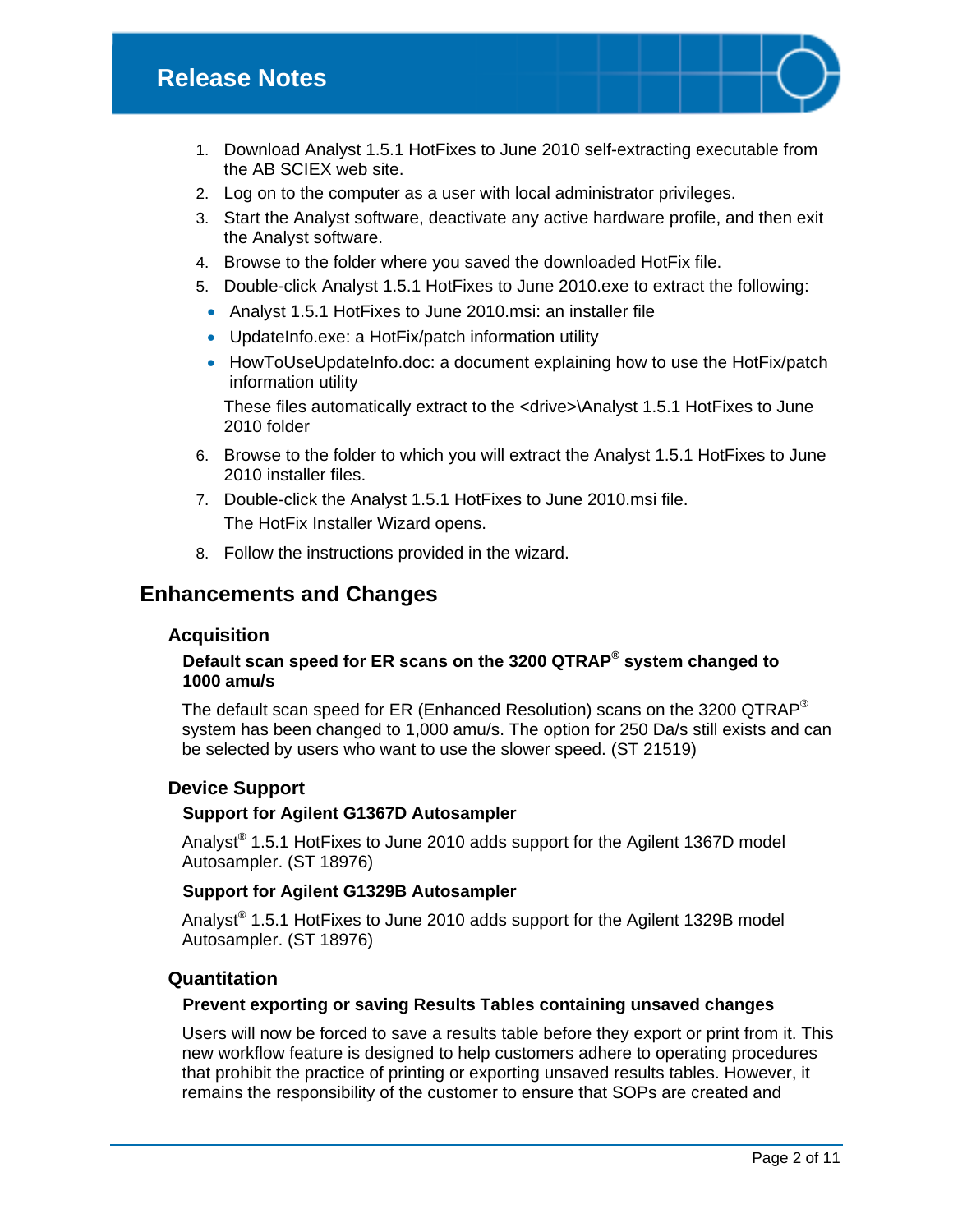followed to prevent users from taking actions in the software that may be possible, but not desirable. (ST 19788)

#### **Security**

#### **Project Level Security enhancement when using AAC**

Analyst<sup>®</sup> 1.5.1 software introduced changes to the way in which project-level security is managed when using AAC (Analyst Administrator Console). The Analyst® HotFixes to April 2010 introduces the ability for users to choose between strict project-level control (as in Analyst 1.5.1 software) and the previous (pre-1.5.1) project-level control. Administrators have the option to enable or disable enhanced project-level security on a client-by-client basis, allowing some users to operate in a relaxed environment while tightly controlling the project-level security of other users. No changes were made to the AAC Server for this enhancement. (ST 20497)

# **Fixed Issues**

#### **Acquisition**

#### **IDA Experiments with an ADC Card in the active hardware profile are now possible**

If an ADC (Analog-Digital Conversion) card was *active* in the Hardware Profile, users were unable to run IDA experiments. Doing so caused the ADC card to fail and turn red in the Instrument Status area, which in turn caused the acquisition to fail. (ST 16102)

#### **Users can now control Agilent 1100 or 1200 Hardware in a CAN configuration over Ethernet**

Users were unable to connect Agilent LC hardware in a CAN configuration if the first device was connected to the computer via Ethernet. Users can now use both Ethernet and RS-232 connections for the first device in a CAN configuration. (ST 16108)

#### **Peak Hopping scans missing first data point**

When performing acquisitions using the Peak Hopping scan mode, the data list would begin above the requested start mass. This has been corrected and when performing Peak Hopping scans, users will see all non-zero data points. (ST 16866)

#### **Mass Defect not applied uniformly during Peak Hopping scans**

When performing acquisitions using the Peak Hopping scan mode, if the number of measurements (or spectrum data points) was less than or equal to 97 users would see the entered Mass Defect only applied to the first data point. Subsequent points would then be incremented solely based on the step size. However, if the mass range was greater than 97 Da, the Mass Defect would be applied correctly, but data points would be shifted as described above. (ST 22642)

#### **Dynamic Fill Time was occasionally calculated incorrectly for ER scans**

When an ER scan using DFT was included in a method that uses LC, occasionally, the required fill time was improperly estimated and defaulted to the maximum fill time value regardless of ion intensities. This sometimes resulted in ER scans that were of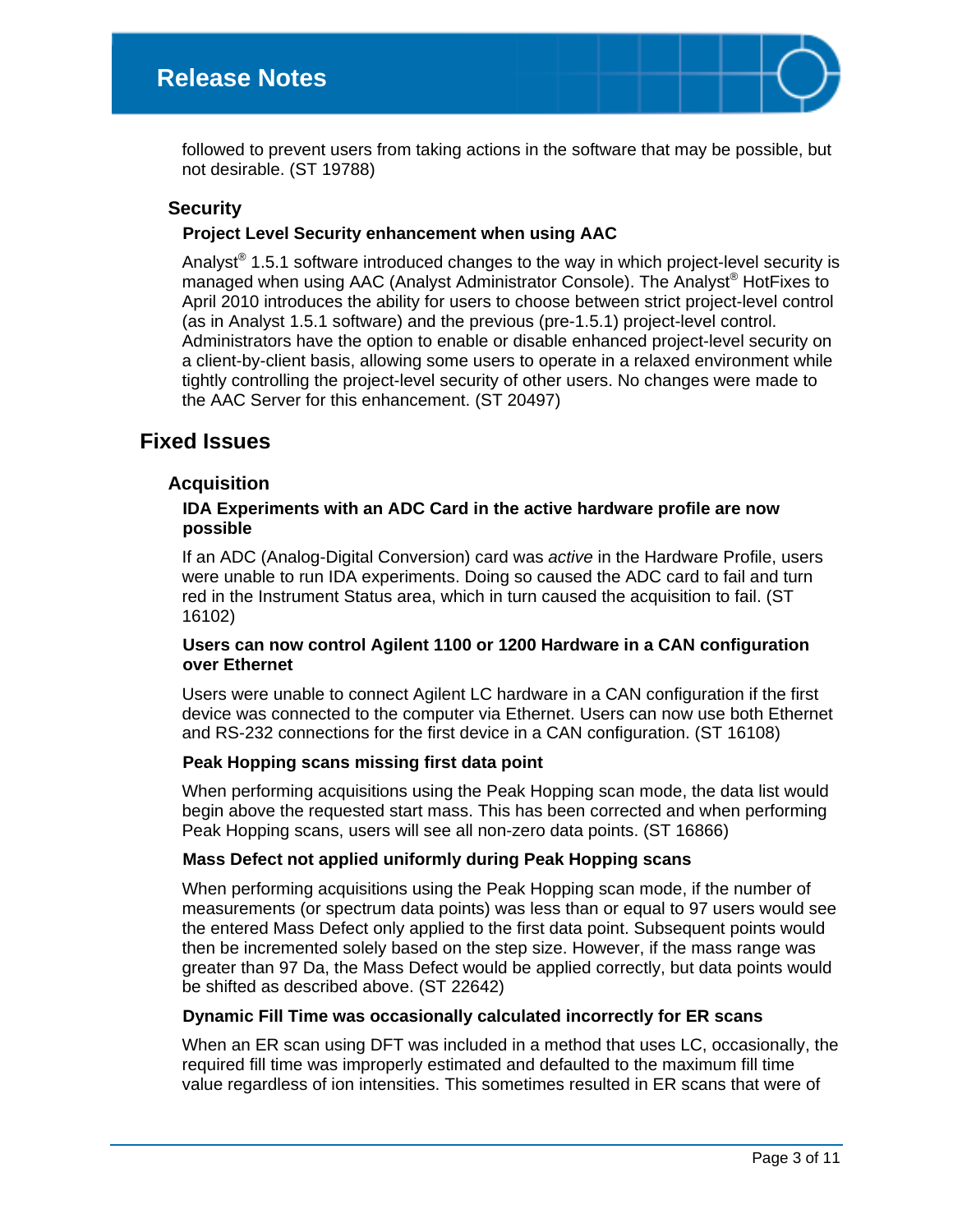

poor spectral quality due to space charge. This issue applied only to non-AB SCIEX QTRAP® 5500 systems, but is now fixed. (ST 17281)

#### **IDA methods using two EMS scans of opposite polarities now properly triggers dependent scans**

If an IDA method contained two EMS survey scans of opposite polarities, the dependent scan would not be triggered even if the IDA criteria were satisfied. (ST 17045)

#### **Security**

#### **Analyst® software now supports long domain names in Mixed Mode**

If a network domain contained more than 15 characters, users were unable to use Audit Trails. Users would find that upon entering their credentials for an e-signature, the password would be rejected and an error message would be presented. (ST 20279)

#### **Quantitation**

#### **Area Ratio columns containing Div/0! would be exported as "-7"**

When exporting Results Tables to text files, if an Area Ratio column containing Div/0! entries was exported, the Div/0! fields would be exported as "-7". They will now be exported as "N/A". (ST 18919)

#### **Quantitation Methods with multiple decimal places may be modified if the user switches between tabs**

If the user was building or viewing a quantitation method that includes transitions specified to 2 or 3 decimal places, switching between the Components and Integration tabs in the full method editor may have caused similar transitions to be modified or switched. Users would notice that the decimal components of the transitions were rounded or changed upon returning to the Components tab and the chromatograms may have become mismatched with their respective analytes in the Integration tab. (ST 22277)

# **Notes on Use and Known Limitations**

#### **Quantitation**

#### **Prevent exporting or saving Results Tables containing unsaved changes (ST 19788)**

#### **Notes on Use**

• When attempting to print a Results Table that contains unsaved changes, users will first be presented with a Print dialog box. If they select to proceed with printing, they will receive a message stating that there are unsaved changes in the Results Table. Depending on which pane is currently active (Results Table, peak review, and so forth), users will either be given the option to automatically save the Results Table and continue with the requested action or they will be prompted to manually activate and save the Results Table before trying to print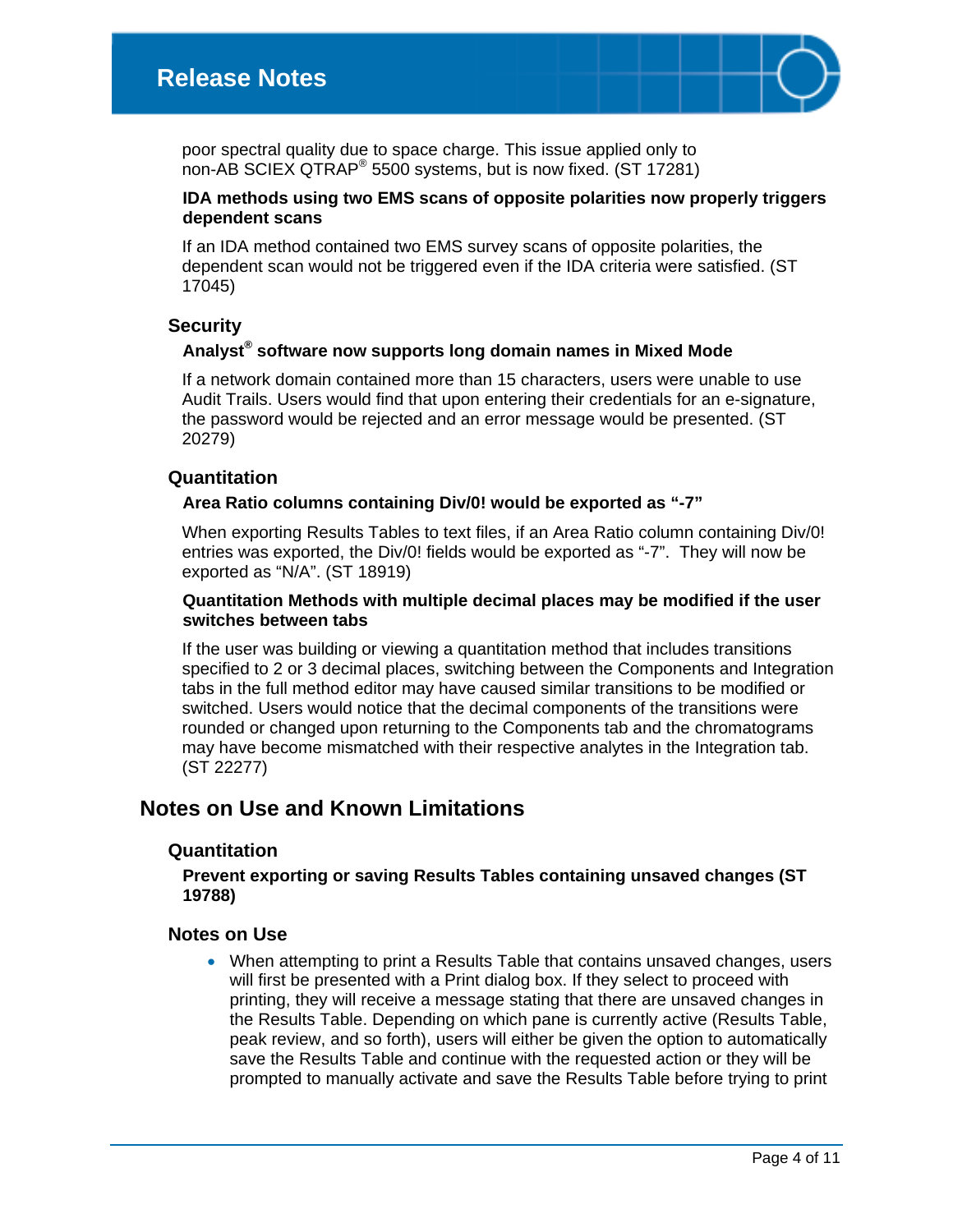it again. If they cancel this dialog box, nothing will be printed and no audited events will be logged.

- When attempting to export a Results Table that contains unsaved changes, users will receive a message stating that there are unsaved changes in the Results Table. Depending on which pane is currently active (Results Table, peak review, and so forth), users will either be given the option to automatically save the Results Table and continue with the requested action or they will be prompted to manually activate and save the Results Table before trying to export it again. If the user cancels this dialog box, nothing will be exported and no audited events will be logged.
- This HotFix does not affect existing Analyst security settings. That is, if esignatures are required for save, export, or print functions, they will still be required after this HotFix is applied. Also, if an Analyst security setting prevents users from exporting or printing Results Tables, those permissions will still be denied after this HotFix is applied.
- This software change is intended to supplement existing Standard Operating Procedures (SOPs). It is not intended to replace or be used in place of existing SOPs.

## **Known Limitations**

- It is possible to print Results Tables that contain unsaved changes using the Analyst® Reporter software and Reporter 2.0, 3.0 or 3.0.1. Standard Operating Procedures should be amended to specifically prevent this.
- When a Results Table contains unsaved changes, Metric Plots can still be exported or printed as documents containing only the graphical plot.
- If the calibration curve is viewable, users are able to export and print the calibration curve even if the Results Table contains unsaved changes. Exporting or printing the calibration curve from a new window only exports or prints the graphical plot, not the associated Results Table.
- If multiple panes are open (Results Table plus peak review, calibration curve, metric plot, or statistics) and the Results Table contains unsaved changes, the Print > Window and Print > Workspace commands will prompt the user to save the changes and continue or cancel. If the user selects Cancel, the Results Table and peak review (if open) will be prevented from printing, but other panes will be printed. The printout for calibration curves and metric plots will be graphical and the statistics pane will be text.

# **Project Level Security enhancement when using AAC (ST 20497) Notes on Use**

• Prior to Analyst<sup>®</sup> 1.5.1 software, AAC was used to grant access to Workgroups, and provide administrators an easy method of controlling file permissions to Analyst projects. Analyst 1.5.1 software added the ability to restrict the visibility of projects that were not explicitly granted access to via the selected Workgroup and added the requirement for users to re-authenticate their credentials when switching the active root directory.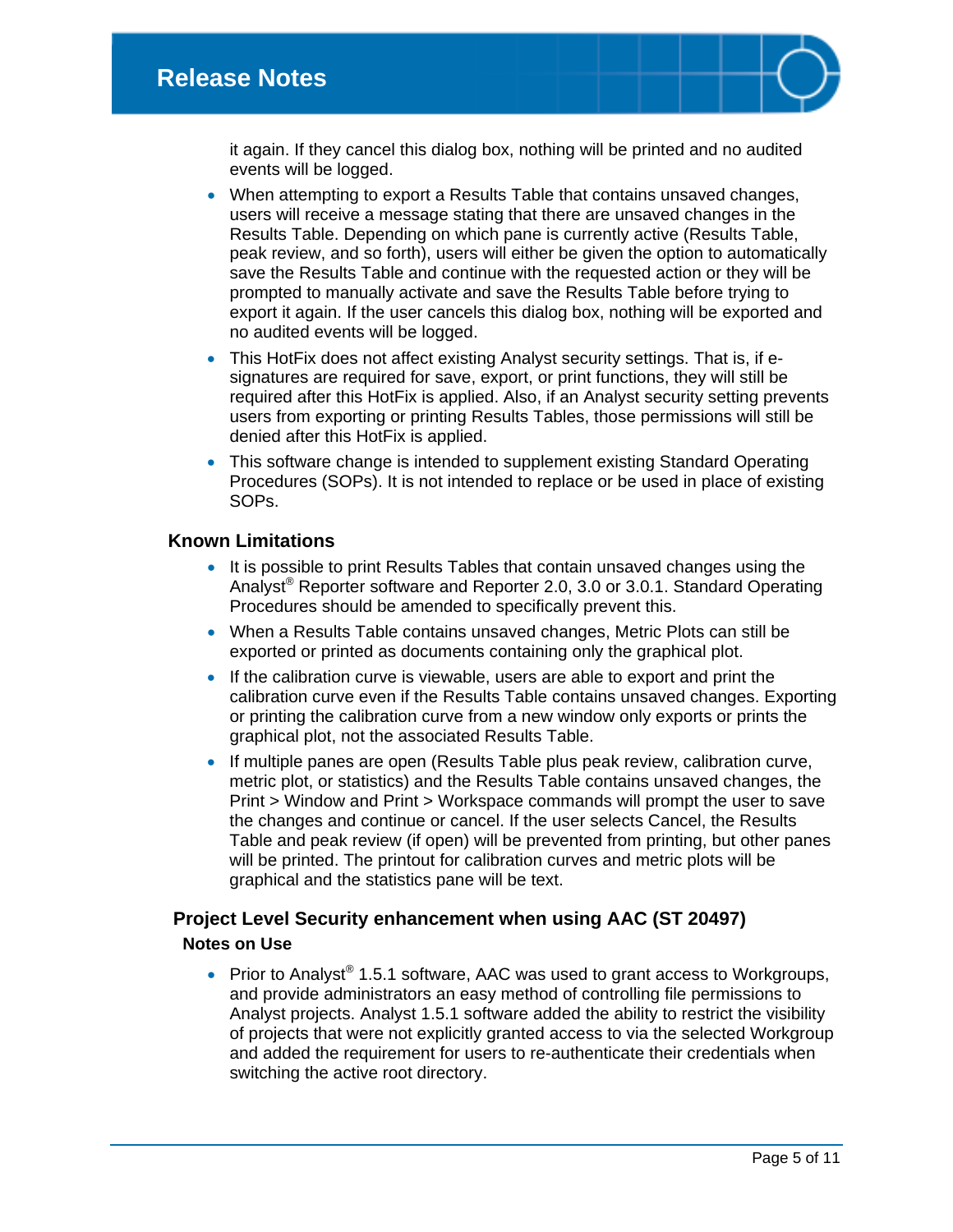

| <b>Administrator Console Connectivity Settings</b> |                                        |  |  |
|----------------------------------------------------|----------------------------------------|--|--|
| Ⅳ Use Server Based Security                        | ☑ Use Workgroup Based Project Security |  |  |
| Administrator Console Server Name                  | Browse                                 |  |  |
| Default Workgroup                                  | Not set                                |  |  |
| OΚ                                                 | Cancel<br>Help                         |  |  |

Administrator Console Connectivity Settings

- Once connected to an Administrator Console Server with workgroup based project security enabled, the Analyst software will show only the projects listed within the workgroup that the user is currently logged into. Because of this, if the user creates a new project within their root directory structure, they will not be able to see that directory from within the Analyst software until the directory is added to their workgroup.
- Users who want to be able to create new projects and access them immediately should turn off the option for workgroup based project security.
- **Note:** This software change is intended to supplement existing Standard Operating Procedures (SOPs). It is not intended to replace or be used in place of existing SOPs.

#### **Known Limitations**

- When using Workgroup Based Project Security, network administrators should refrain from using the word "project" in the network path preceding the Root Directory. Attempting to connect the Analyst<sup>®</sup> software to such a directory will result in an error.
- If a workgroup contains projects from multiple root directories, Analyst software will set the active root directory (and show only the projects contained within that root directory) using the following logic:
	- If the previous instance of the Analyst software was logged into one of the root directories included in this workgroup, the Analyst software will show the projects from that specific root directory only
	- If the previous instance of the Analyst software was logged into a root directory which is not included in this workgroup, the Analyst software will show the projects from the first (alphabetic) root directory.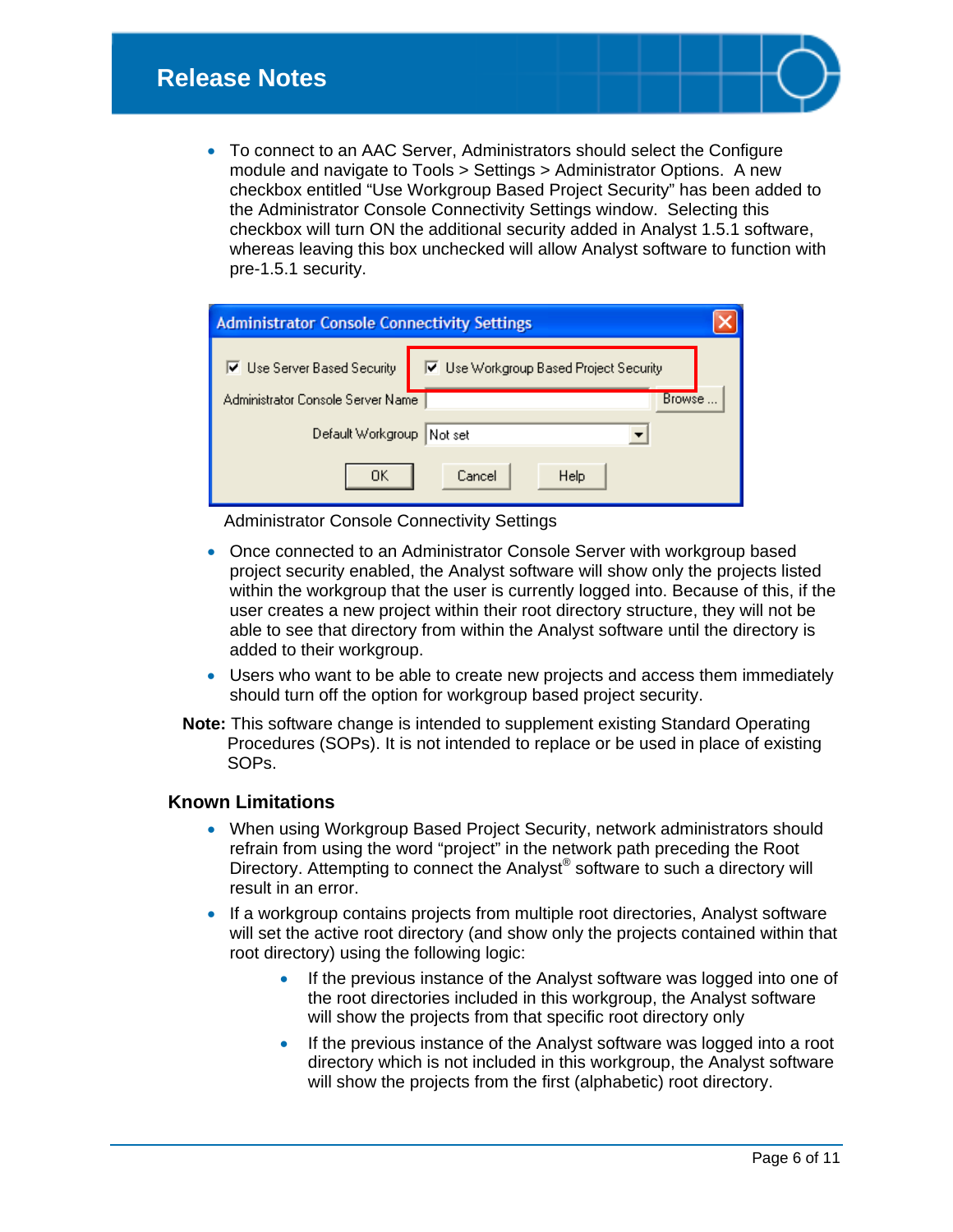

• Users who install both the Analyst® 1.5.1 with HotFixes to June 2010 and the MultiQuant™ software will not be able to use the new workgroup based project security in the MultiQuant software, as this addition is only available for the Analyst software. As a result, if the MultiQuant software is being used, it is recommended to turn off workgroup based project security in the Analyst software so that both applications show the same projects. Alternatively, AAC can be used to restrict Windows file permissions to prevent access to certain folders in both applications.

# **Files Added or Updated**

This HotFix updates the following files in the <drive>\Program Files\Analyst\Bin\folder:

| File                      | Original                  | <b>New</b> |
|---------------------------|---------------------------|------------|
| AcqMethodDir.dll          | 2.4810.0.1 / 2.5037.0.1   | 2.5218.0.1 |
| AcqMethodSvr.dll          | 2.4810.0.2 / 2.5037.0.2   | 2.5218.0.2 |
| AdminConsole.dll          | 2.4810.0.1                | 2.5218.0.1 |
| Analyst.exe               | 2.4810.0.2 / 2.4766.0.2 / | 2.5218.0.2 |
|                           | 2.4879.0.2 / 2.4958.0.2 / |            |
|                           | 2.5013.0.2 / 2.5037.0.2 / |            |
|                           | 2.5067.0.2                |            |
| ASViewerCTCPAL.dll        | 2.4810.0.1 / 2.5037.0.1   | 2.5218.0.1 |
| AuditTrailManagerCtrl.ocx | 2.4810.0.1                | 2.5218.0.1 |
| AutosamplerDb.adb         | n/a                       | Updated    |
| AutosamplerDBServer.adb   | n/a                       | Updated    |
| AutoSamplerMethodSvr.dll  | 2.4810.0.1 / 2.5037.0.1   | 2.5218.0.1 |
| AutosampletUISelect.ocx   | 2.4810.0.1 / 2.5037.0.1   | 2.5218.0.1 |
| BatchDir.dll              | 2.4810.0.1 / 2.5037.0.1   | 2.5218.0.1 |
| BatchEditor.ocx           | 2.4810.0.1 / 2.5037.0.1   | 2.5218.0.1 |
| BatchExpress.dll          | 2.4810.0.1 / 2.5037.0.1   | 2.5218.0.1 |
| CSASHP1100as.dll          | 2.4810.0.1 / 2.5037.0.1   | 2.5218.0.1 |
| CSISShimadzu.dll          | 2.4810.0.1 / 2.5037.0.1   | 2.5218.0.1 |
| CS_VendorApp.dll          | 2.4810.0.1 / 2.5037.0.1   | 2.5218.0.1 |
| CTCPALV2asMethodSvr.dll   | 2.4810.0.1 / 2.5037.0.1   | 2.5218.0.1 |
| DDADConverter.dll         | 2.4810.0.1 / 2.4879.0.1   | 2.5218.0.1 |
| DDASCTCPALv2.dll          | 2.4810.0.1 / 2.4766.0.1   | 2.5218.0.1 |
| DDASHP1100as.dll          | 2.4810.0.1 / 2.5037.0.1   | 2.5218.0.1 |
| DDASLCPFamos.dll          | 2.4810.0.1 / 2.5037.0.1   | 2.5218.0.1 |
| DDASSHEndurance.dll       | 2.4810.0.1 / 2.5037.0.1   | 2.5218.0.1 |

Table 1-1 Added or Updated Files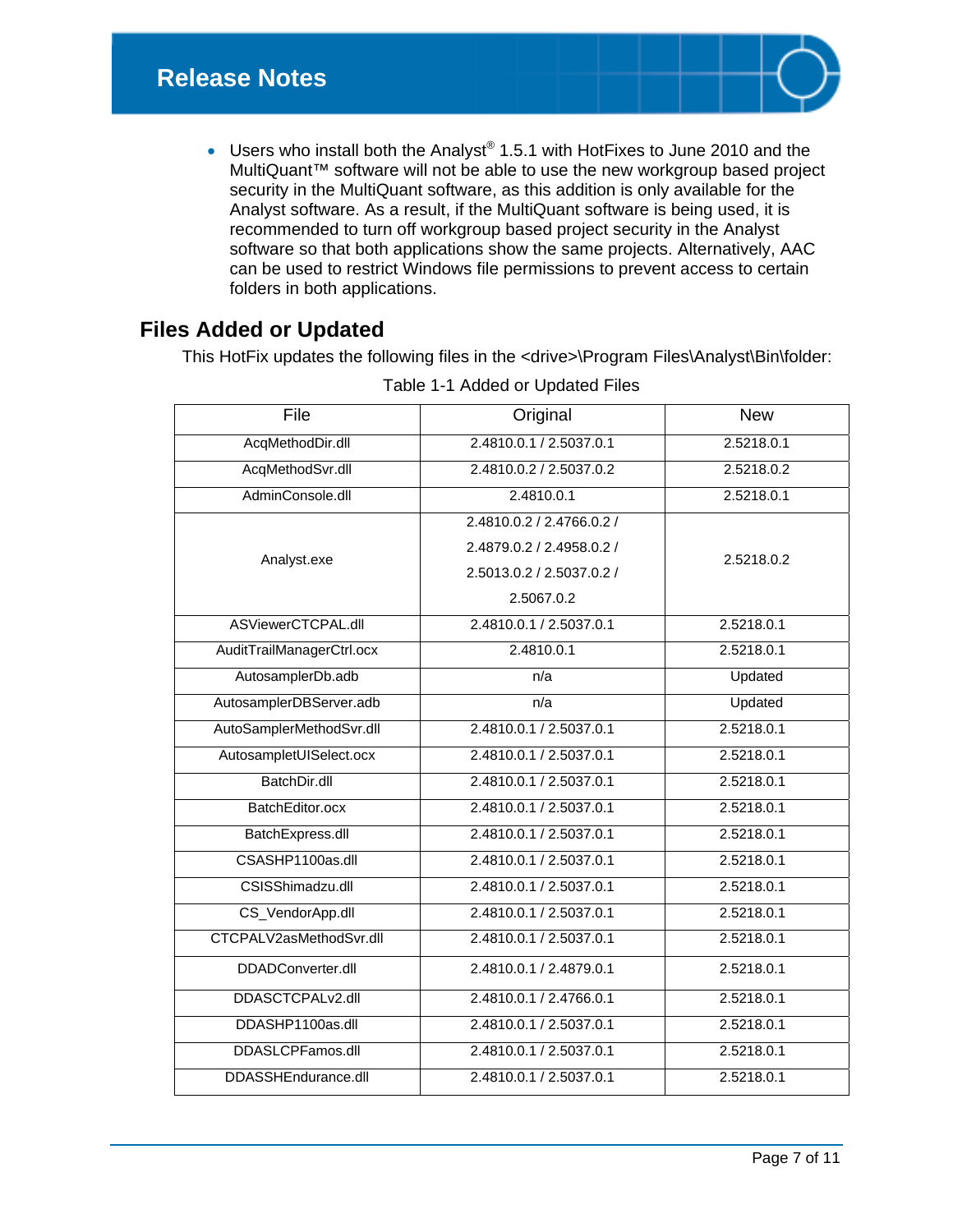

| DDISShimadzu.dll          | 2.4810.0.1 / 2.5037.0.1 | 2.5218.0.1              |
|---------------------------|-------------------------|-------------------------|
| DDMSMassSpec.dll          | 2.4810.0.1 / 2.5013.0.1 | 2.5218.0.1              |
| DD_VendorApp.dll          | 2.4810.0.1 / 2.5037.0.1 | 2.5218.0.1              |
| EnduranceASMethodSvr.dll  | 2.4810.0.1 / 2.5037.0.1 | 2.5218.0.1              |
| ExploreDir.dll            | 2.4810.0.1              | 2.5218.0.1              |
| FamosAsMEthodEditor.dll   | 2.4810.0.1 / 2.5037.0.1 | 2.5218.0.1              |
| FamosAsMethodServer.dll   | 2.4810.0.1 / 2.5037.0.1 | 2.5218.0.1              |
| FileBundler.exe           | 2.4810.0.1              | 2.5218.0.1              |
| HP1100asMethodEditor.ocx  | 2.4810.0.1 / 2.5037.0.1 | 2.5218.0.1              |
| HP1100asMethodSvr.dll     | 2.4810.0.1 / 2.5037.0.1 | 2.5218.0.1              |
| <b>IDAExplorer.dll</b>    | 2.4810.0.1              | 2.5218.0.1              |
| ID_ethernet.dll           | 2.4810.0.1              | 2.5218.0.1              |
| LCPumpMethodSvr.dll       | 2.4810.0.1 / 2.5037.0.1 | 2.5218.0.1              |
| MMSecurity.dll            | 2.4810.0.1 / 2.4958.0.1 | 2.5218.0.1              |
| msmethodeditorQS.ocx      | 2.4810.0.1              | 2.5218.0.1              |
| MSMethodSvr.dll           | 2.4810.0.2              | 2.5218.0.2              |
| PD_ASHP1100Sim.dll        | 2.4810.0.1 / 2.5037.0.1 | 2.5218.0.1              |
| QuantCalibration.ocx      | 2.4810.0.1              | 2.5218.0.1              |
| QuantDir.dll              | 2.4810.0.1              | 2.5218.0.1              |
| QuantFullMethodEditor.ocx | 2.4810.0.1              | 2.5218.0.1              |
| QuantOptimizeWizard.dll   | 2.4810.0.1 / 2.5037.0.1 | 2.5218.0.1              |
| QuantPeakReview.ocx       | 2.4810.0.1              | 2.5218.0.1              |
| QuantRT.ocx               | 2.4810.0.1              | 2.5218.0.1              |
| QuantStatistics.ocx       | 2.4810.0.1              | 2.5218.0.1              |
| QuantWizard.dll           | 2.4810.0.1              | 2.5218.0.1              |
| SecurityConfigDir.dll     | 2.4810.0.1              | 2.5218.0.1              |
| StatusSvr.dll             | 2.4810.0.1 / 2.4766.0.1 | 2.5218.0.1              |
|                           | 2.5037.0.1              |                         |
| SyncMan.dll               | 2.4810.0.1 / 2.5037.0.1 | $2.\overline{5218.0.1}$ |
| TuneMethodEditor.ocx      | 2.4810.0.1 / 2.5037.0.1 | 2.5218.0.1              |
| VDASCTCPAL.exe            | 2.4810.0.1 / 2.4766.0.1 | 2.5218.0.1              |
| VendorAppMethodEditor.ocx | 2.4810.0.1 / 2.5037.0.1 | 2.5218.0.1              |

**Note**: Version numbers separated by "/" indicates that multiple versions of this file are available, depending on whether any patches have been installed. In general, if no patches are installed, all Analyst®1.5.1 files (except Analyst.exe, AcqMethodSvr.dll and MSMethodSvr.dll) will have the version number 2.4810.0.1.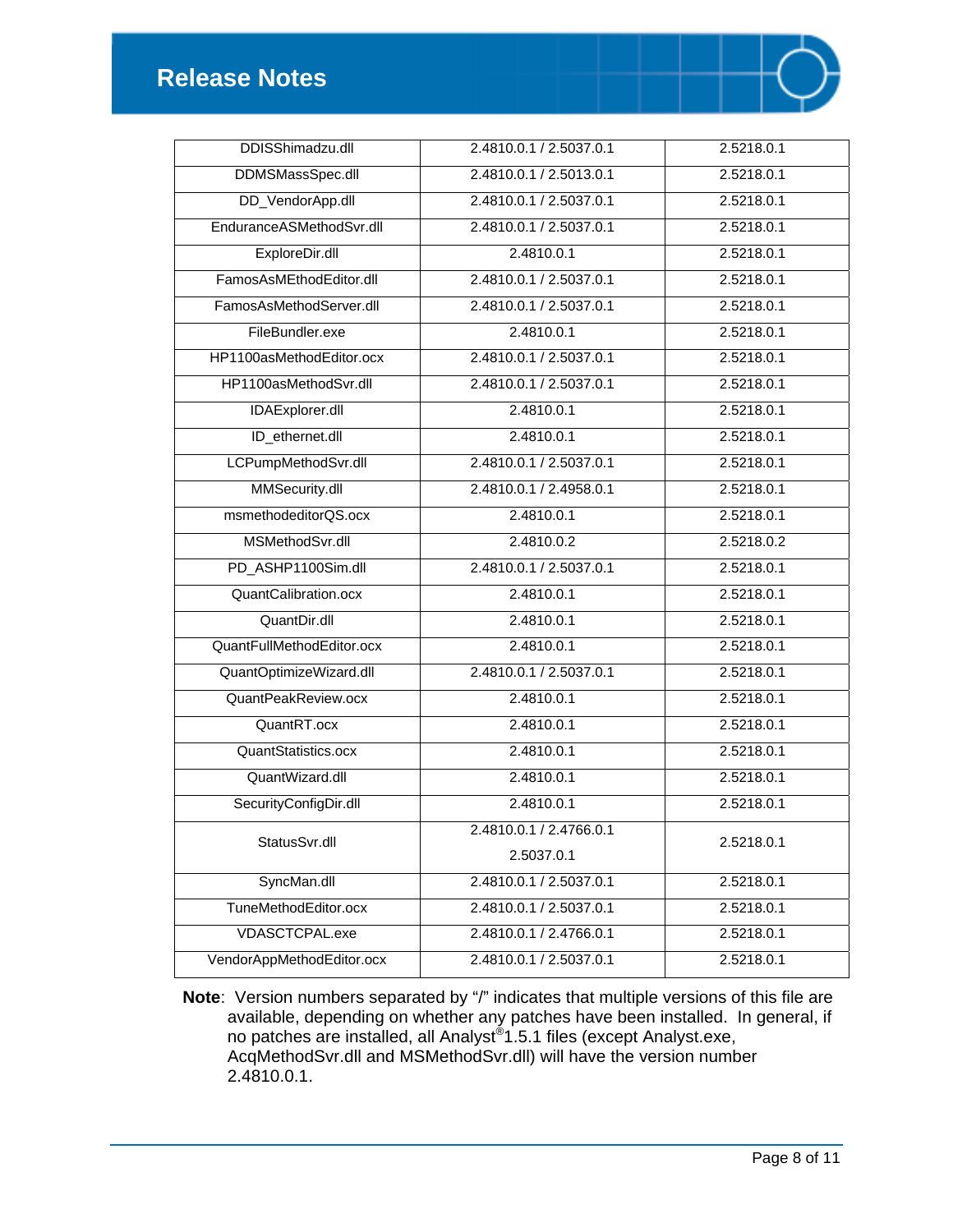This HotFix updates the following files in the <drive>\Analyst Data\API Instrument\Method Tables\DFTMethodTables:

- PosHiResDFTMethTblQTrap4000.mtb
- NegEPIDFTMethTblQTrap4000.mtb
- PosEPIDFTMethTblQTrap4000.mtb
- NegHiResDFTMethTblQTrap4000.mtb

This HotFix updates the following files in the <drive>\Program Files\Analyst\Help\folder:

- AN\_REL\_HFJUNE2010.pdf
- **Note**: If any of the files to be replaced are in use, then the installer displays a message about the locked files and suggests that you stop those services manually. Setup then exits.

# **Common Questions and Validation Concerns**

To obtain answers to questions about any of our products, report problems, or suggest improvements, please visit http://www.absciex.com. For on-site service, support, and training, please contact your local AB SCIEX sales or customer service representative.

#### **Does Analyst® 1.5.1 HotFixes to June 2010 affect any other functions?**

No, the changes in this HotFix do not affect any other Analyst software functionality.

#### **Can I uninstall this HotFix?**

Yes, this HotFix includes an automatic uninstaller program.

#### **To remove the HotFix:**

- 1. Open the Control Panel and then double-click **Add/Remove Programs**.
- 2. Select Analyst 1.5.1 HotFixes to June 2010 from the list and then click Change/Remove.

This procedure removes the HotFix from the computer and then restores the files to their original settings (Analyst 1.5.1 software without patches).

#### **Has this HotFix been fully tested?**

Yes, it has undergone formal testing and meets the requirements for release.

#### **How can I tell if Analyst® 1.5.1 HotFixes to June 2010 has already been installed?**

A utility exists that can be used to determine if the HotFix is installed. Run the UpdateInfo.exe utility, which is included in the downloadable version of the HotFix, by double clicking it. When complete, all HotFixes and patches for Analyst® 1.5.1 software that have been installed on the system are displayed. As this utility is updated with every release, you must run the version that comes with the download. Previous versions of the utility cannot identify the most recent updates. The document howToUseUpdateInfo.doc provides the details of this utility.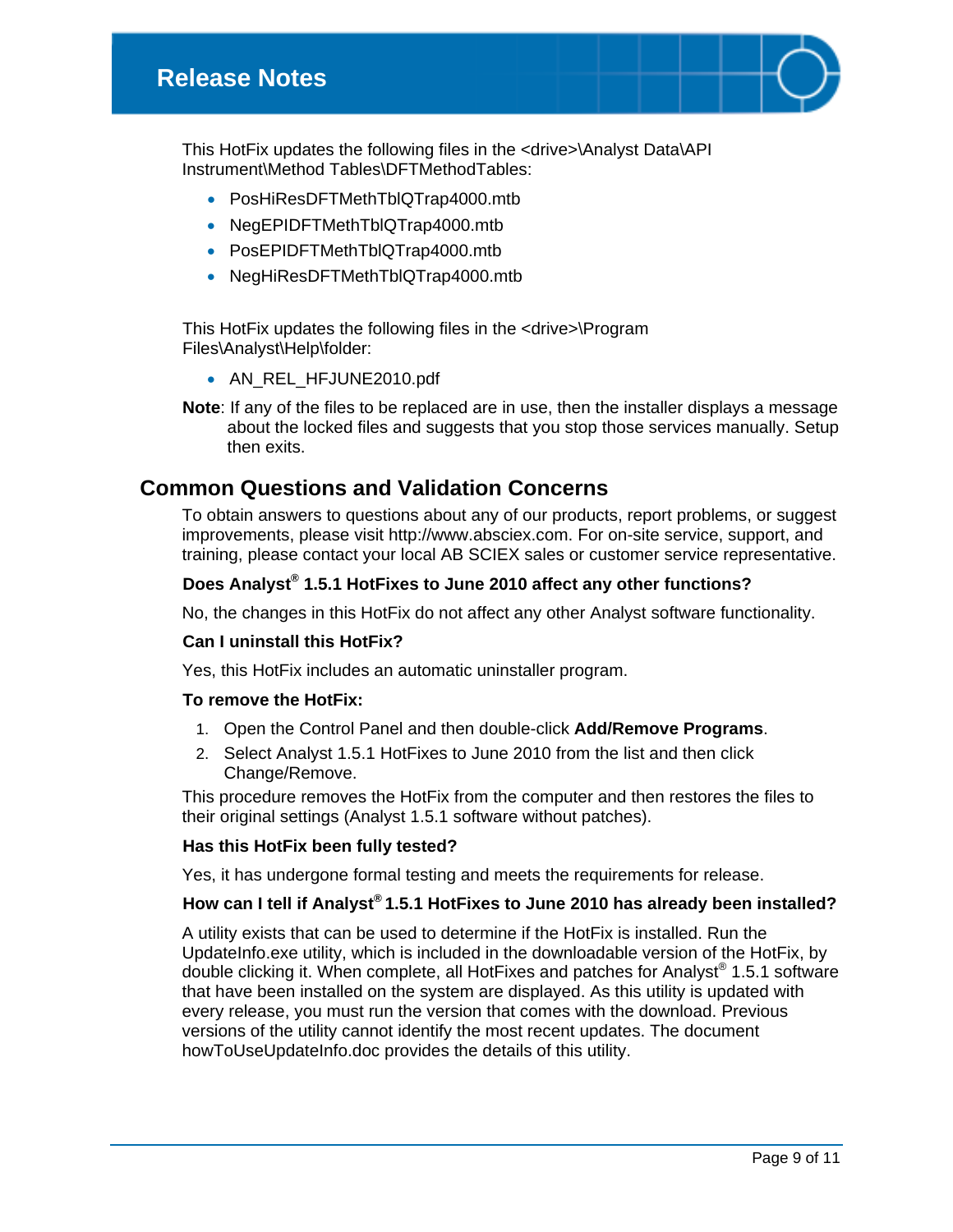

Alternatively, in the Control Panel, double-click Add/Remove Programs and, in the currently installed programs, find the entry, "Analyst® 1.5.1 HotFixes to June 2010" to see if it is installed.

#### **What is the impact on my Validation?**

If you are in a regulated environment, the software will have to be validated according to your companies' policies. As this is a HotFix, no new functionality has been added to the software, unless described explicitly above. Specific validation information is not included with this HotFix. Contact AB Sciex Professional Services for any specific validation information.